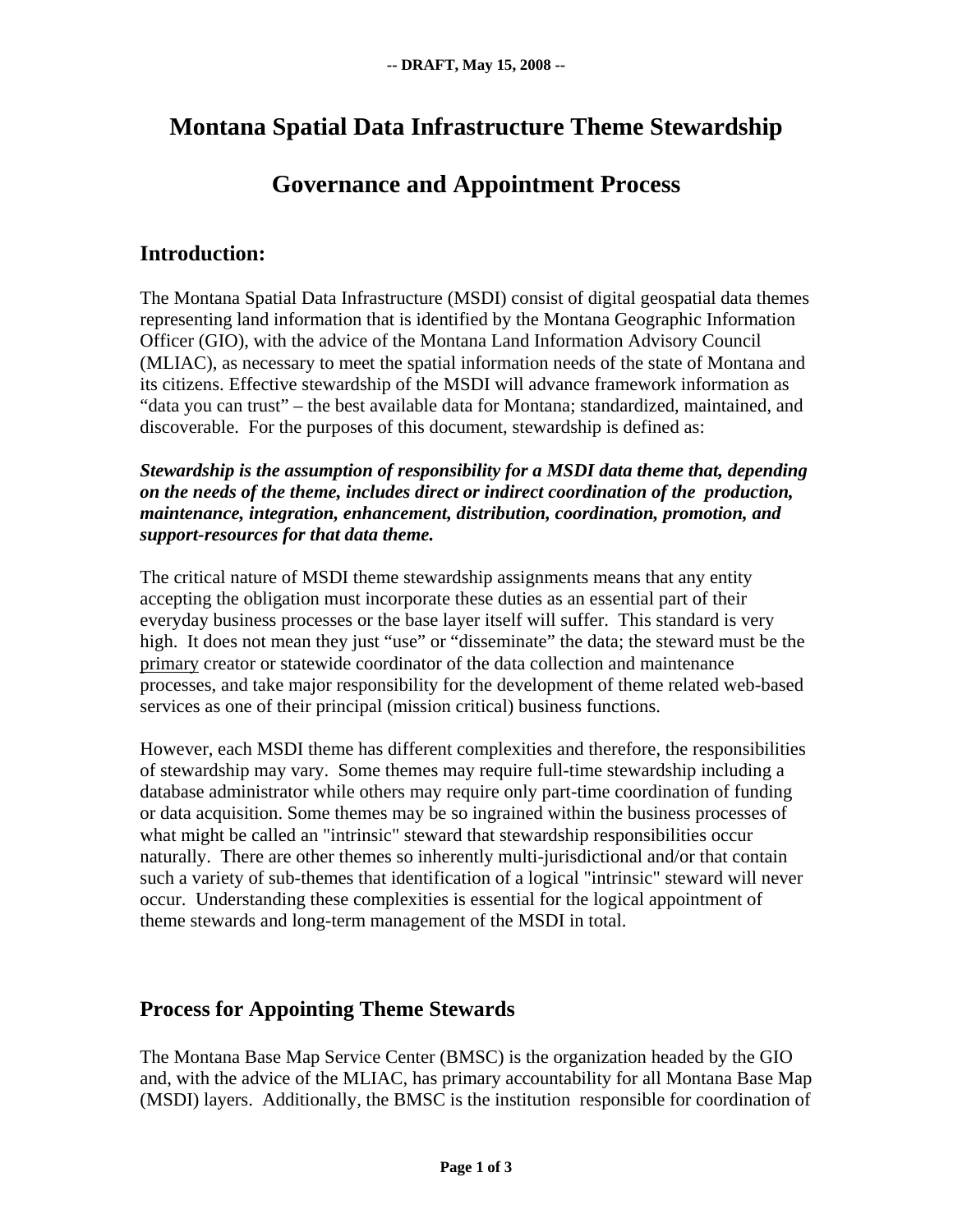geospatial activities among State agencies and between those agencies and local governments, tribes, and the Federal Government, and for advancing the value of geospatial data and tools to the public decision making process. It is the place where long-term vision is set and conflicts are resolved. Therefore, the GIO as head of the BMSC has the primary responsibity for the appointment of MSDI theme stewards and monitoring their performance. The following decision tree documents that process.





Development of theme profiles is core to this process. As mentioned before, not all MSDI themes require the save level of effort to properly steward. With technological and institutional change, stewardship profiles will also change. Revisiting and developing amended stewardship profiles is not a trivial undertaking and therefore, the recommendation is that the GIO/MLIAC only annually review three to four profiles.